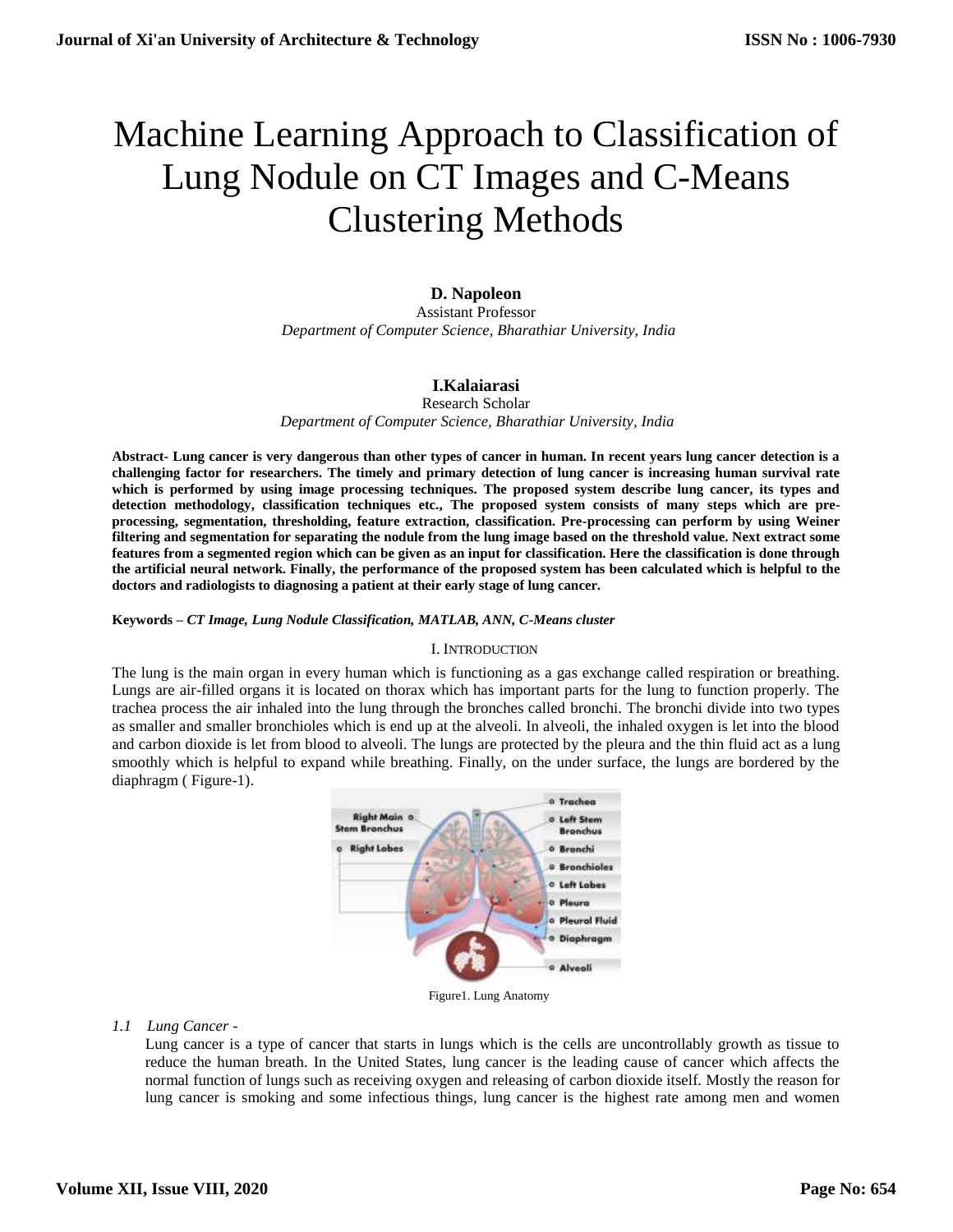comparatively other cancer types. In Figure.2 the tumour growth in the lymph node which affects the normal lung cells to breath.



Figure 2: Lung cancer

[1]According to the American cancer society's estimate for lung cancer in united states for the year 2020 is given in Table. 1. Due to this estimation, in the year 2020 how much lung cancer cases and deaths in both men and women in the United States.

| Table – 1. Cancer Cases and Deaths in the United States |  |  |  |  |  |  |  |  |
|---------------------------------------------------------|--|--|--|--|--|--|--|--|
|---------------------------------------------------------|--|--|--|--|--|--|--|--|

|                                           | <b>Total</b> | In Men  | In Women |
|-------------------------------------------|--------------|---------|----------|
| <b>New Cases of Lung</b><br><b>Cancer</b> | 228,820      | 116,300 | 112,520  |
| <b>Deaths from Lung</b><br><b>Cancer</b>  | 135,720      | 72,500  | 63,220   |

## *1.2. Types of Lung Cancer-*

Lung cancer is of two types Small Cell Lung Cancer (SCLC) and Non-Small Cell Lung Cancer (NSCLC). The types are based on the size of the tumour. [2] SCLC is related to cigarette smoking which is very aggressive and rapidly growing among all the types.

Non-small cell lung cancer types and % of cases and its arising place.

|  | Table -2. NSCLC |
|--|-----------------|
|--|-----------------|

| <b>Types of NSCLC</b>                      | Cancer Cases in % | Arising place in lungs |
|--------------------------------------------|-------------------|------------------------|
| Squamous-cell carcinoma                    | $25 - 30%$        | In bronchial tube      |
| Adenocarcinoma                             | 40%               | Alveolar cells         |
| Large cell (undifferentiated)<br>carcinoma | $5-10%$           | Central part of a lung |

Lung cancer is one of the leading causes of cancer deaths in this world compared with other types of cancer. At present the lung cancer has been estimated in world-wide there are 1.61 million new cases of lung cancer in every year, with the death rate is 1.38 million [3]. At every year there are 63000 new cases of lung cancer is reported in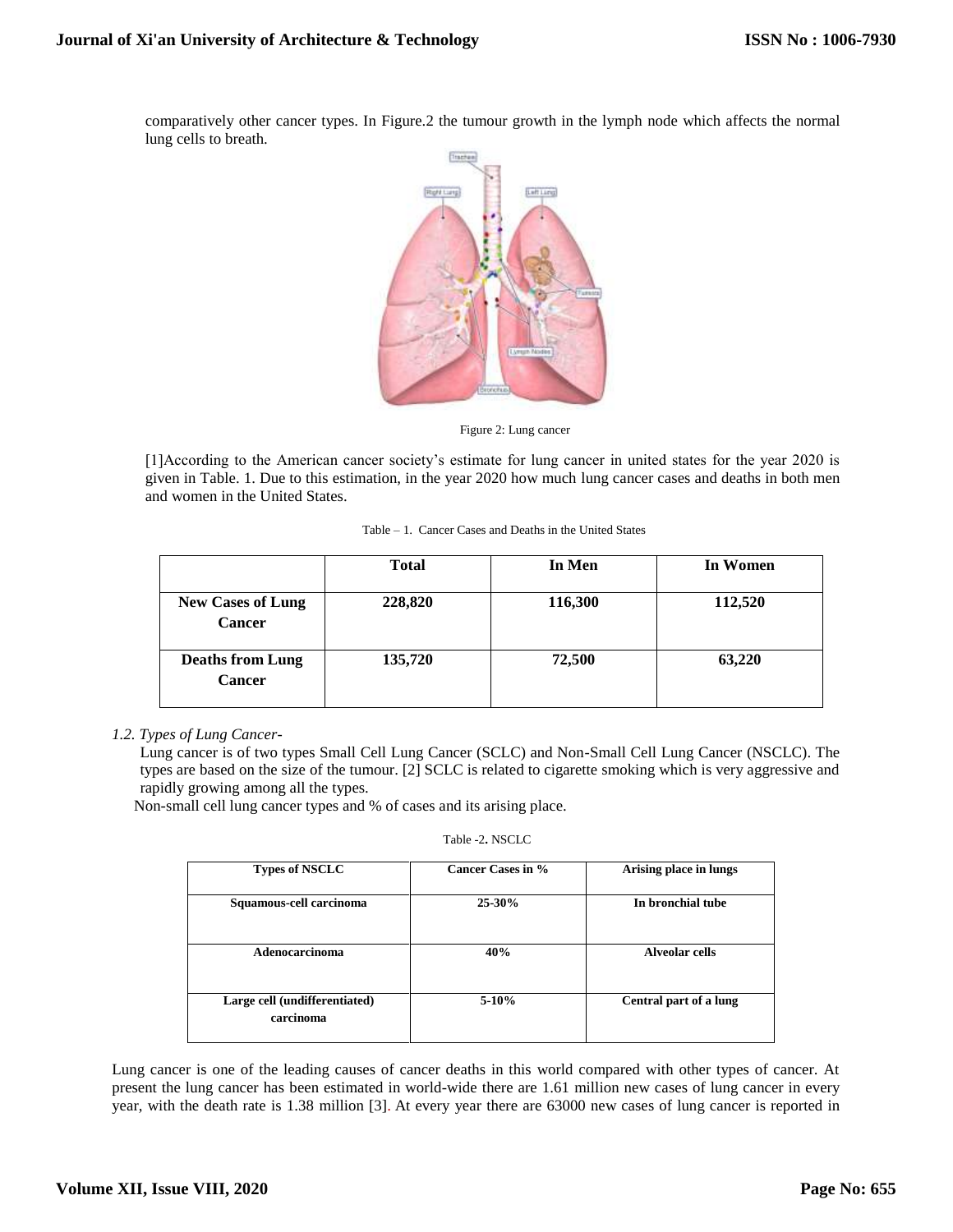India [4]. Lung cancer is an uncontrollable growth of abnormal cells that are on both sides of the lung. Normally the nodule [or mass] is found in the lung which is representing as benign and malignant depending on that size. The size is from 0.2 inches [5 millimetres] to 1.2 inches [30 millimetres] and above. Therefore the size may increase or not, if it increases>30 millimetres then it became cancerous. So the detection of the nodule and is classified as benign or malignant is always a challenging task for the doctors to diagnose the disease at an early stage [5]. Nowadays there are several existing techniques to classify the lung nodule as malignant that are CT, MRI, X-Ray and sputum cytology and so on. The image processing techniques are used to detect the pulmonary nodule as normal or abnormal which is helpful to doctors, diagnose the patient at their early stage and increase the survival rate of them. Here the related works are described in section (2), the Methodology in section (3). In section (4) discussion and finally the conclusion in section (5).

## II. RELATED WORKS

Many researchers are done their work for lung cancer is to give better accuracy in detecting and classifying the cancer nodule. Normally lung segmentation is more important for diagnosing a patient because depends on the segmented lung affected region only the doctors can treat a patient. There are two segmentation algorithms are very familiar and effective in segmenting the region. Prionjit Sarker [6], using the k-means and c-means algorithm for calculating the lung affected region and finding the tumour stage. Dzulkifli Bin Mohammad and M. Masroor Ahmed proposed k-means clustering algorithm with Anisotropic Diffusion Model of Perona-Malik for tumour detected and segmented from the affected region. A. Amutha and R.S.D Wahidabanu [7], proposed level set-Active contour model as a method for detecting the tumour.G.Bhat et al, Proposed artificial neural network-based system for detecting and classifying the lung nodule as benign and malignant[8]. N.A. Memon et al proposed the system for thresholding method which is select the threshold value based on background pixel of an object [9]. A.M Yametkar and R.D.Patane et al.[10] used Bayesian classifier for lung nodule detection as cancerous and non-cancerous.

#### III. PROPOSED ALGORITHM

The main aim of this proposed system is detecting lung pulmonary nodule with better accuracy. In this system, the methods which are focussing automatic detection and classifying nodule as benign or malignant. Here the whole system of pulmonary nodule classification into the following steps.1. Image Acquisition 2. Image pre-processing 3.Segmentation 4.Thresholding 5.Feature Extraction 6.Neural Network classification.

*a. Image Acquisition*

Image acquisition is characteristics of an object represented by digitally encoded which is used to describe the internal part of an object. In the medical field, computed tomography is an imaging procedure which is done by scanning inside the human body throw some machine. In this work, the system has been collected more number of CT images from various sources which are having both types of images such as benign and malignant.

#### *b. Image Pre-processing*

## *i. Image Conversion (RGB to grayscale)*

Image conversion is converting an image from RGB to greyscale by using rgb2gray Matlab function. It has been done by eliminating the hue and saturation while retentive luminance.

## *ii. Normalization*

Normalization is used to resize the image by using Matlab function *'Imresize'.* After we receiving input image which is resizing the image with the value of 256 x 256 pixels.

# *iii. Adding Noise*

This function Imnoise used to adds zero-means, Gaussian white noise with the variance of 0.01 to a grayscale image I.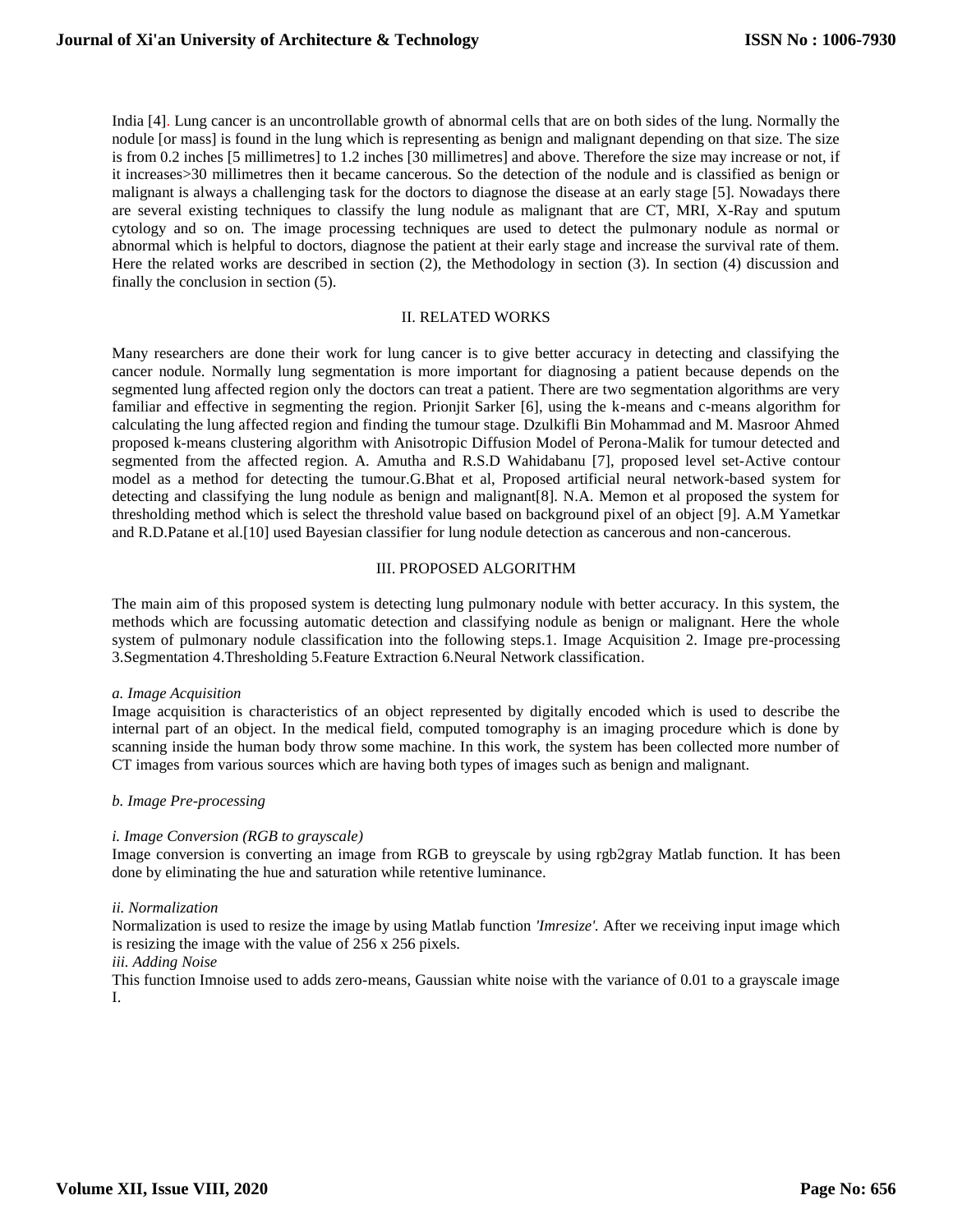## *iv. Image Restore*

This function used to filter the grayscale image with the 2-d adaptive pixel-wise low-pass wiener filter. The Wiener filter can reduce the mean squared error of the estimated random process and desired random process. The Matlab function *wieiner2* is used here to removing noise for noise-free images.

## *v. Edge detection*

Edge is represented as the location in the image is sudden changes in their contrast level at each pixel. There are two types of methods that are 1.gradient 2.Laplacian. Here in the proposed system, the Sobel edge detection method is used which is belongs to gradient-based edge detection method. The Sobel method presents how smoothly the image changes in each pixel by calculating the gradient of image intensity at each pixel within the image. ThSobellab function *edge*(--,' Sobel') is used as an edge detection algorithm. So in Figure. 3 some outputs for above the following pre-processing techniques given.

| Image(a) | <b>Input image</b> | Noby Image  | Restored treage |
|----------|--------------------|-------------|-----------------|
|          | Input image        | Noisy image | Restored image  |
| Image(b) | Input inage        | Noisy Image | Restored Image  |
|          | Input image        | Noisy image | Restored image  |

Figure 3: Pre-processing outputs of images (a) and (b)

# *c. Thresholding*

Thresholding is a very important and powerful tool for segmenting the image. The main usage of this threshold is it's having some advantage like less number of storage space, high speed, ease of manipulation and compared with a greyscale image which usually contains 256 levels[11]. Here the global threshold of Otsu's method is using with the Matlab keyword *Greythresh* which is used to convert the greyscale image into a binary image. Therefore the twolevel of pixels that are allocated to above or below the specified threshold. The two values of 0 and 1[12].

$$
g(x,y) = \begin{cases} 1 & f(x,y) > T \\ 0 & f(x,y) \le T \end{cases}
$$
  
(1)  
Where  $g(x, y) =$ Output image  
 $f(x, y) =$ Input image  
 $T =$  Threshold value

Thresholding is always based on two values 0 and 1 that is a black and white pixel. Here the pixel is equal to withinclass variance is maximization between-class variance[13].Otsu's method based on the frequency and mean value,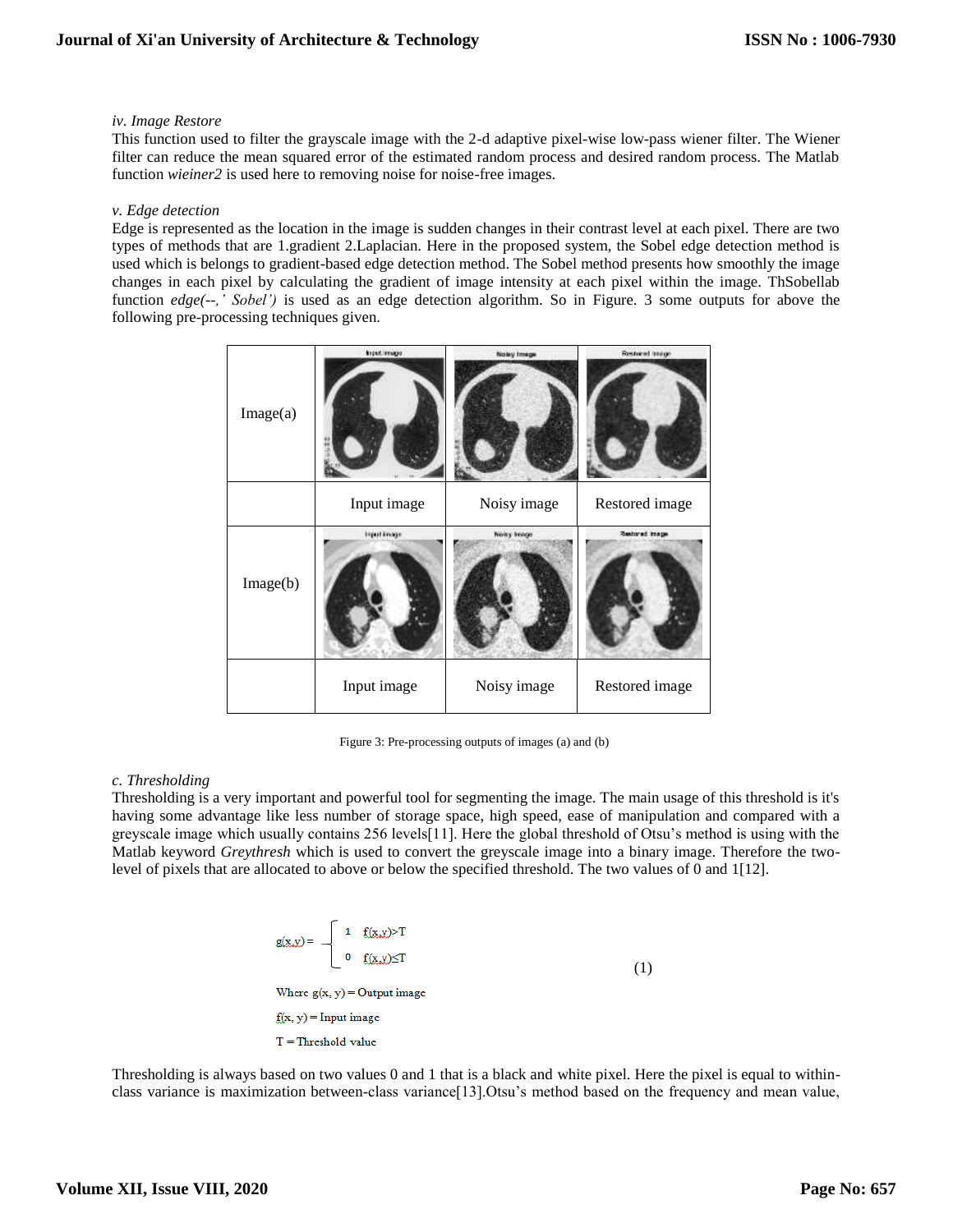$(3)$ 

the equation to be given below. Following formulas are representing frequency and mean value calculation while thresholding.

*1. Frequency:*  
\n
$$
w = \sum_{i=0}^{T} P(i), \quad P(i) = \frac{ni}{N}
$$
\nWhere  
\nN= representing total number of pixel  
\nN<sub>i</sub> = number of pixels in level i  
\n2. Mean:

 $\mu = \sum\limits_{i=0}^{T} iP(i)/\omega$ The variation of the mean value for each class from the intensity mean of all pixel:

Between classes-variance  $\sigma b^2$ 

| $\sigma_b^2 = \omega_0 \ (\mu_0 - \mu_t)^2 + (\mu_0 - \mu_t)^2$             | (4) |
|-----------------------------------------------------------------------------|-----|
| Substituting <sub><math>\mu_{t=\omega_0}\mu_0 + \omega_1\mu_1</math>.</sub> | (5) |
| $\sigma_b^2 = \omega_0 \omega_1 (\mu_1 - \mu_0) 2$                          | (6) |

 $\omega_0 \omega_1 \mu_0 \mu_1$  are the values of frequency and mean values. So the threshold has been achieved through this type of Otsu's method is very effective which made segmentation clearly [14].

Below Figure.4 input images shows the output image of greythresh thresholding or Otsu's thresholding.



Figure 4. Threshold image of (a) and (b)

## *d. Morphological Operation*

The unwanted portion of an image can be eliminated through the structuring element which is an important portion of the morphological operation of dilation and erosion. The Matlab function *Strel* has been used to remove the unnecessary pixel of a black pixel in an image with the help of *origin.* The *origin* is the center pixel of the structuring element, which is used to identifying the pixel when the image being processed. So the black(0) pixel is removed from the original image for further processing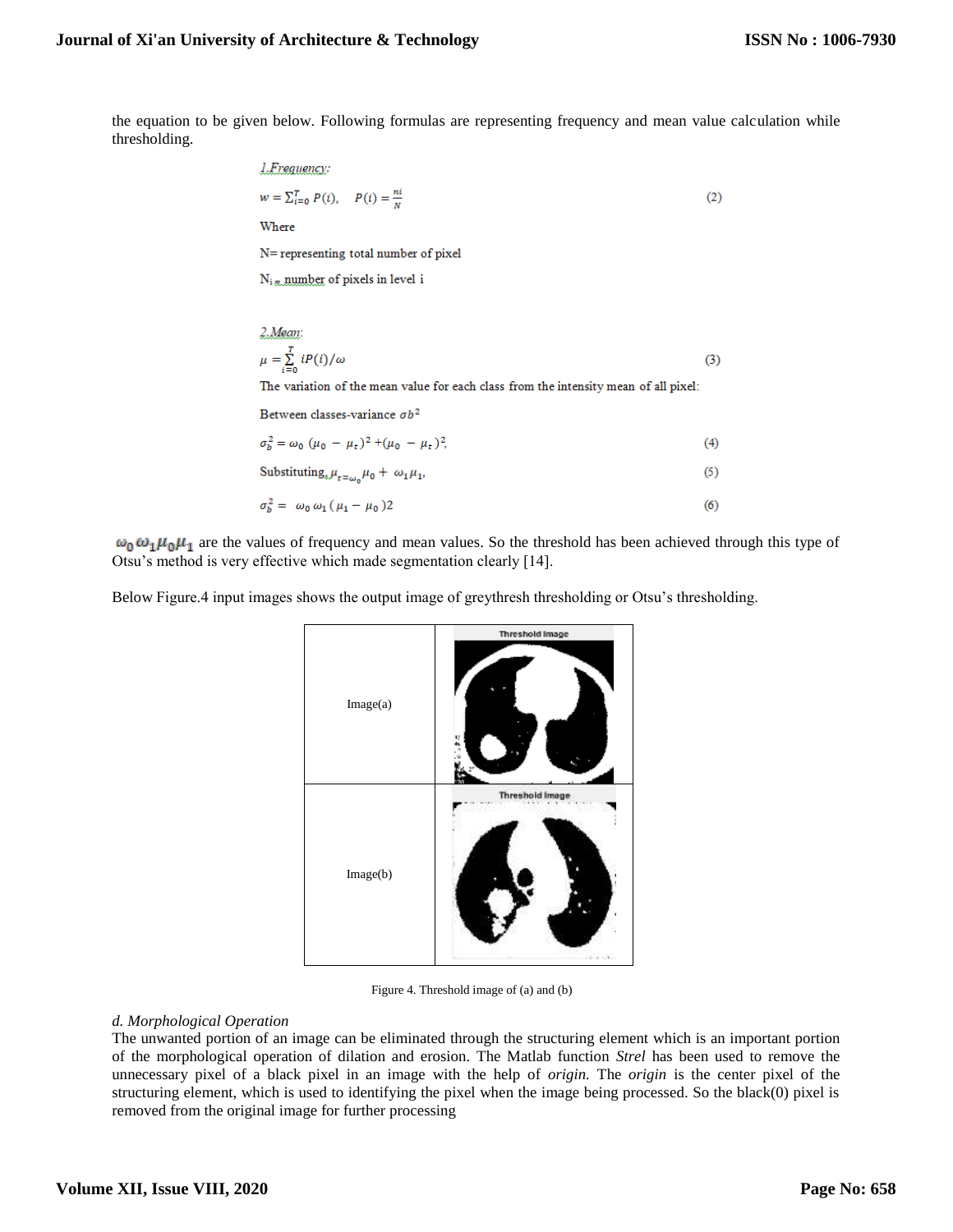In this work, the morphological operations are performed for better clarity in an image. The morphological means based on the size and shape of the input image that can be processed. There are two types of operations are performed which is dilation and erosion. The uses of dilation can adds pixel to the boundaries of an object in an image and erosion to remove the pixels from boundaries of an object in an image. A structuring element called a mask is used in a morphological operation. The dilation and erosion are '*thin*' and '*thicken*' the boundaries of the object in an image through adding and removing a pixel to an image boundary. The formal definition of a dilation using two sets A and B are given below.

$$
A \oplus B = \{ z \mid (B)_z \cap A \neq \emptyset \}
$$
 (7)

 $\overline{B}$  is reflecting B that means dilation of A is performed by B through this reflection of B. Then using z shifting the B over A.This displacement became overlap of A and B at least one element. This process gives the dilation result and B known as the structuring element.

$$
A\Theta B = \{z | (B)_z \cap A^c \neq \emptyset\} \tag{8}
$$

So the morphological operation on the thresholded image makes to remove the unwanted parts of image background[15]. Here the output image of the morphological operation of input images (a) and (b) is given below in Figure 5.



Figure 5. Morphological operations of (a) and (b)

#### *e. Segmentation*

Segmentation is partitioning an image into multiple regions containing a pixel with similar characteristics. The main usage of segmentation is if u want to analyse something in inside an image is easier through this image segmentation process. Mainly it used to locate an object and boundary of image such as lines, curves and assigning a label for every pixel in an image. The pixel with same label share some characters and collection of a region of pixels are identified by mask or image label. By dividing an image into several regions which can be used to analysing a particular object in a whole image. So using of segmentation is only the interesting region has been used for analysing something instead of using an entire image. Image segmentation in medical images gives the result about affected region or area of particular imaging type which is made helpful to diagnosis a disease at their earlier stage. The approach of the segmentation process is edge-based and region-based. So the edges that define region while the discontinuity in pixel value. Another one is similarities in the region in an image, so some techniques are following these approaches are region growing, thresholding, clustering.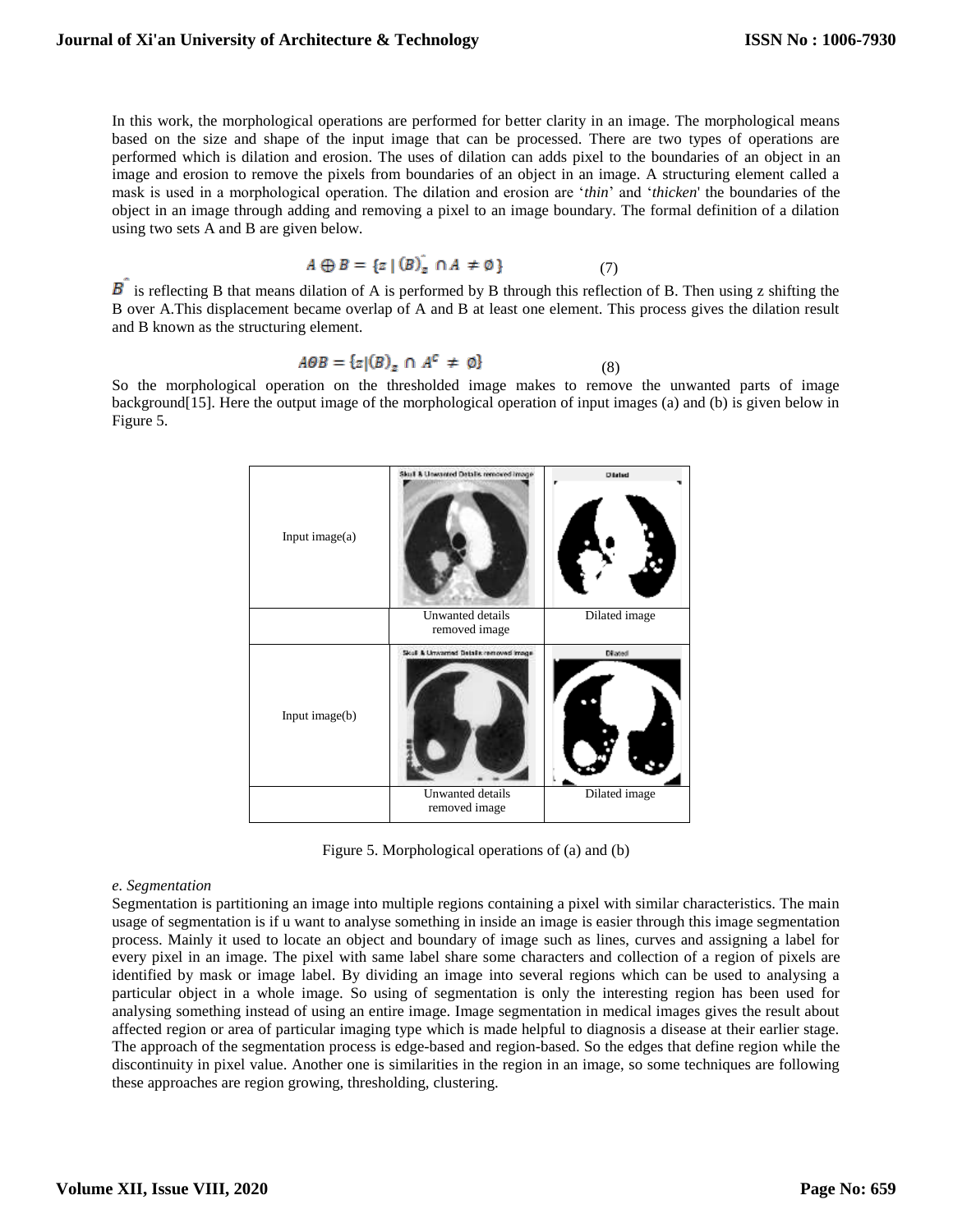In the proposed system the C-means clustering is used for segmenting an image into the region. In the clustering process, the various techniques are available to find a region of interest (ROI). The C-means clustering gives better result in clustering are grouping the interested region in an image for segmentation. In c-cluster, the data points and clusters centers are considered for calculation. It works by assigning the membership to data points to corresponding cluster center.C-means gives a better result than K-Cluster in the segmentation process.[16][17].

## **Algorithm for C-clusters**

- 1. First, select the cluster 'C' randomly
- 2. Calculate the membership.
- 3. Compute the cluster center
- 4. Finally, repeat step 2 and 3 until the value of the objective function is minimum

In Figure. 6 describe the output of the C-means cluster of images (a) and (b).



Figure 6. Segmented image of (a) and (b)

## *f. Feature Extraction*

Feature extraction has an important role in recognizing the correct or true pulmonary nodule as benign or malignant. The feature extraction means that some kind of information or properties which are extracted from that particular segmented image. Always the good features can be used to identify the true positive nodule accurately.

When we obtaining an initial location of pulmonary nodule then we calculate some features with candidate nodule. Here basically the lung nodule is circular but we want to compare with blood vessels in the lung. Because the nodule and blood vessels are similar grey level value in the lung. So the roundness of nodule has been calculated through one formula given below.

$$
F = \frac{4\pi S}{L^2} \tag{9}
$$

Here S is the area of the region and L is the perimeter which is one type feature extracted from a segmented image, and the region of interest is close to the shape of circular when F close to 1. So the region is more circular than the blood vessels (slender structure). Depending on this formula the roundness is always should less than the T (Threshold) for lung nodules[18].

In this proposed system the Regionprops function is used for this feature extraction process in which 21 features are extracted only some kind of features like area, perimeter, eccentricity and nodule diameter are used as features to classify the lung nodule. Here the nodule classification is done the feature called area which is extracted from the segmented image through the Regionprops function. Depends on this area calculation that the nodule has been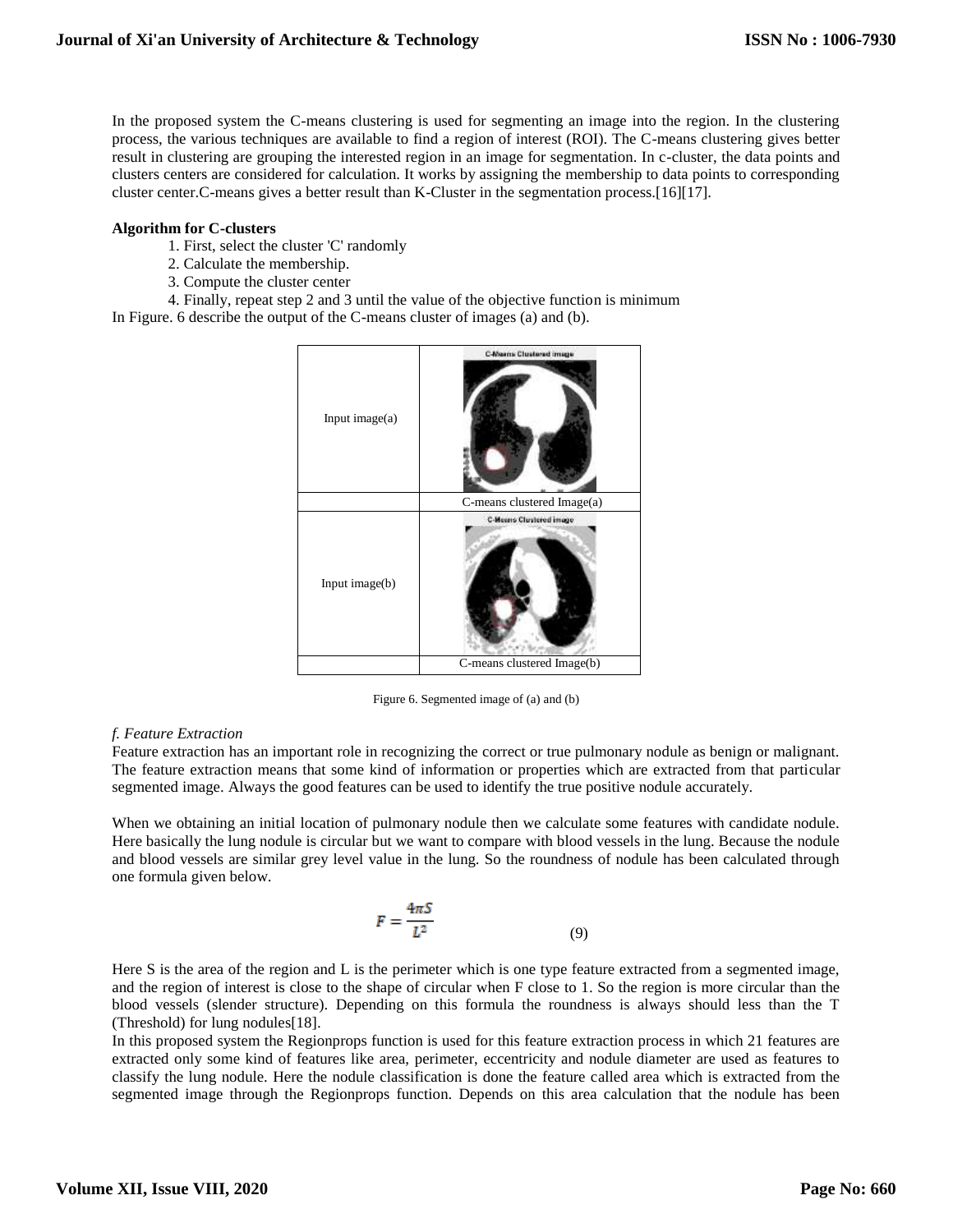described as normal or abnormal. In the proposed system the two input images are used to classify as benign and malignant which are (a) and (b) and their result of area calculation is given below in Figure:7.



Figure 7.Area calculation of (a) and (b)

## *g. Classification*

In the classification phase, the extracted features are used as an input for classifying the correct nodule. The process of classification is classifying the lung nodule as benign or malignant depending on the values of the features. The classification methods are two types which are four-type nodule classification and two-type nodule classification. The four-type nodule classification depends on their shape, appearance and location and the two-type of nodule type classification is depends on benign and malignant[19]. In the proposed system the lung nodule classification using the feed-forward neural network of artificial neural network. The artificial neural network is a collection of the mathematical structure looking like a real structure of the human brain[20].



Figure 8. Architecture of ANN

Normally the neural network has three layers which are input layer and hidden layer then the output layer. The input features are flow only in the forward direction such as from the input layer to hidden layer and hidden layer to output layer. The inputs can be multiplied with weight and the bias value which is performed by the sigmoid transfer function. Here the input layer considers the twenty features and one output layer with 10 hidden layers.

After creating and training the network with known training CT images and unknown testing CT images. Through these details, the training is started with means squared error and epoch. In this proposed system the 7000 epochs are defined which is stopped the training when the time is reached this epoch or it automatically stopped when the mean squared error reaches zero. The classification based on the affected area of lung region which is done by this feedforward neural network with a better result. The test image and their classification result are in Figure: 9 which describes the input images are either benign or malignant, it should specify the name called class1 and class2.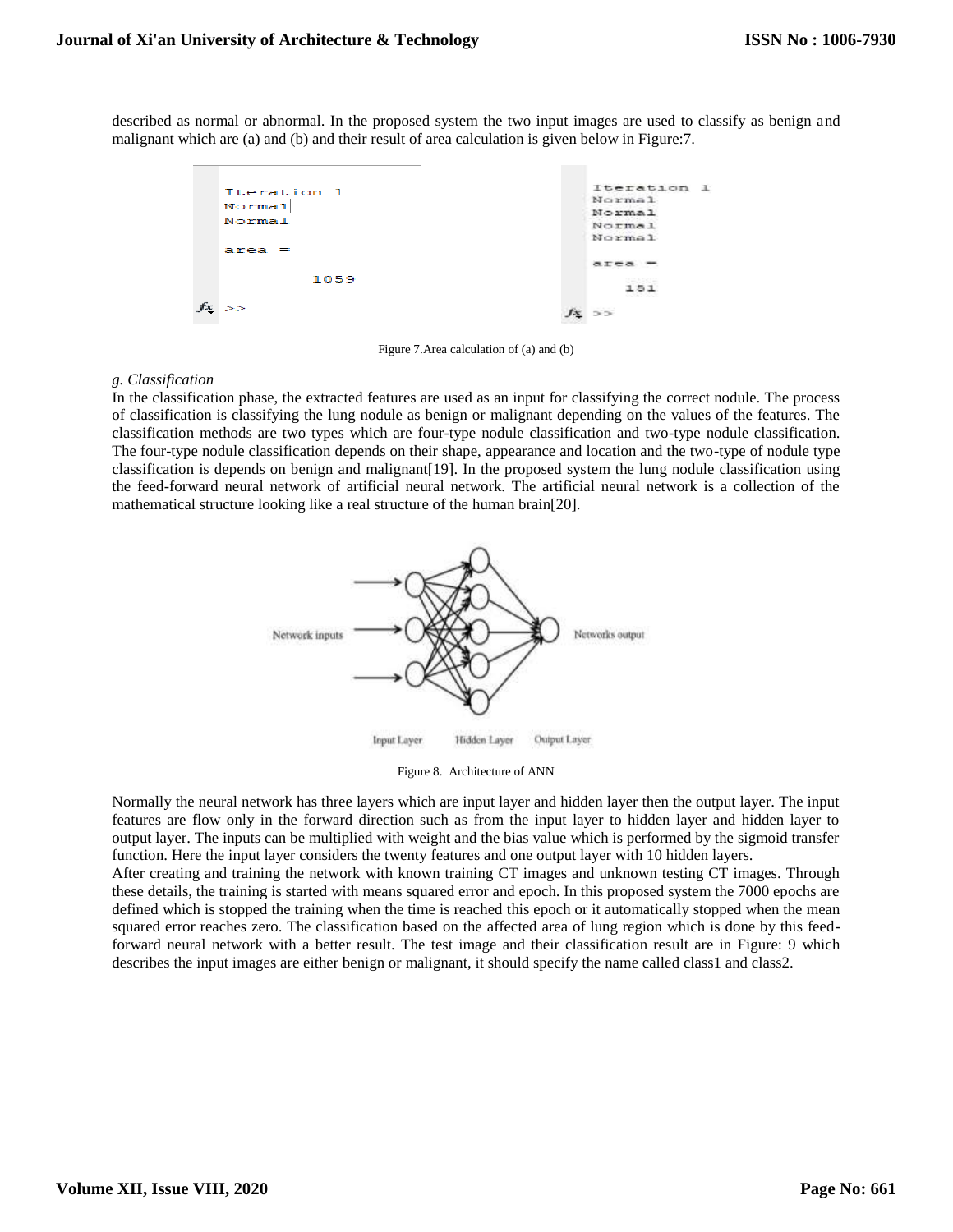| Input image $(a)$ | Input Image | Iteration 1<br>Normal<br>Normal<br>$area =$<br>1059<br>$f_{\frac{X}{2}} \; > >$    | Χ<br>Class 2-MALIGNANT<br>OК |  |  |
|-------------------|-------------|------------------------------------------------------------------------------------|------------------------------|--|--|
|                   | Input image | Area calculation                                                                   | Classification               |  |  |
| Input image(b)    | Input Image | Iteration 1<br>Normal<br>Normal<br>Normal<br>Normal<br>$area =$<br>151<br>$f_1$ >> | X                            |  |  |
|                   |             |                                                                                    | Class 1-BENIGN<br><b>OK</b>  |  |  |
|                   | Input image | Area calculation                                                                   | Classification               |  |  |

Figure 9. Classification of normal and abnormal lung images

## IV. DISCUSSION

First, before the pre-processing the input image has been capturing and performing some action for further processing. Here the Matlab function imread has been used to get the input image which is resizing using imresize command. In the pre-processing step, the noise has been removed through the Weiner filter which is called adaptive noise removal filtering. It returns the estimated value of additive noise before doing the filtering which is used to removing noise. Here the additive noise means the Gaussian white noise which is the power of noise image and it has been calculated with the variance. Normally the Weiner filter is used to smoothing the image based on the variance and it works better when the noise is gaussian white noise. It is always better than linear filtering based on noise removal.

In the segmentation step, the image can be threshold using the greythresh command in Matlab. The greythresh belongs to Otsu's thresholding technique which is used to segmenting the objects from an image. During this process, the image should be in a binary image, for this the greyscale image is converted into a binary image. After segmentation, the morphological operations are performed by using erosion and dilation. The main purpose of this morphological operation is removing the unwanted portion from an image and separating the needful parts from an entire image. In feature extraction, the features can be extracted and calculated for classifying the nodule. In the classification step, the neural network can be used to classify the nodule by using some extracted features from a previous step. Here the features are trained and tested which is used to correct the classification of a lung nodule.

Finall y, the Correct classification=  $\frac{TP+TN}{TP+TN+FP+FN}$  × 100%  $(10)$ syste m

$$
In correct classification = \frac{FP + FN}{TP + TN + FP + FN} \times 100\%
$$
\n(11)

# TP=True Positive, TN=True Negative, FP=False Positive, FN=False Negative

a formula

perfo rman ce has been calcu lated by using